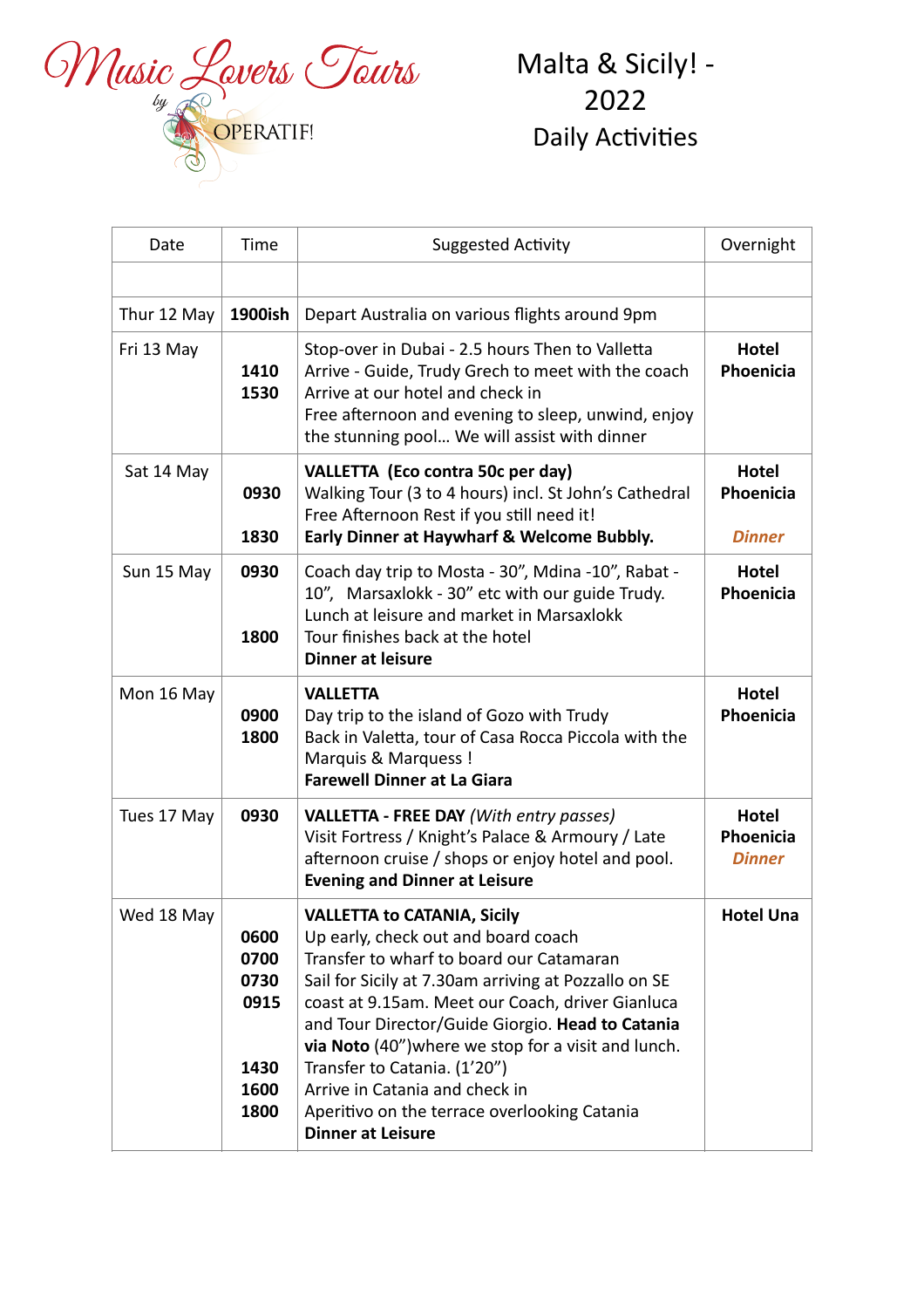| Thur 19 May | -----<br>1000                        | <b>CATANIA</b><br>Walking Tour of Catania & visit to Bellini Museum.<br>Afternoon freeperhaps visit the Museum of War<br>or Museum of Cinema, Giorgio will lead<br>Dinner at Local Restaurant, with musicians                                                                                                                                                                                                                   | <b>Hotel Una</b><br><b>Dinner</b>                          |
|-------------|--------------------------------------|---------------------------------------------------------------------------------------------------------------------------------------------------------------------------------------------------------------------------------------------------------------------------------------------------------------------------------------------------------------------------------------------------------------------------------|------------------------------------------------------------|
| Fri 20 May  | 0930<br>1100<br>1500<br>1630<br>1830 | <b>CATANIA to TAORMINA</b><br>Leave for Randazzo (below Etna) (1'30")<br>Stop at Randazzo to see Cheese making then Borgo<br>San Nicolai farm/vineyard tour and lunch with<br>owner Franco (ALL food and drink from his farm!)<br>Continue to Taormina - (1'.20")<br>Arrive & Check-in Perhaps a town walk with Giorgio<br>Welcome Drinks on the terrace<br>Dinner at Leisure Hotel or Ristorante Rosmarino etc                 | <b>Hotel</b><br><b>Diodoro</b><br>Lunch                    |
| Sat 21 May  | 1000<br>1930                         | <b>TAORMINA</b><br>Leisurely Walk through the town to the Greek<br>Theatre for a visit. Return to hotel when ready or<br>continue exploring this area of town.<br>Afternoon at Leisure<br>Visit the Church of Santa Caterina and see the Folk<br>Art next door at Palazza Corvaia?<br>Walk Villa Communale Public Garden (next to hotel)<br>Take the cable car down to the beach (E 6)<br><b>Dinner at Ristorante Gran Duca</b> | <b>Hotel</b><br><b>Diodoro</b><br><b>Dinner</b>            |
| Sun 22 May  | 0915<br>1000<br>1230<br>1900         | <b>TAORMINA</b><br>Transfer to the seaside town of Giardini Naxos for a<br>boat tour on the calm water with Capitano Antonio.<br>See various little bays, mansions etc as we go round<br>Arrive back inTaormina. Afternoon at leisure.<br><b>Dinner</b> - at Leisure                                                                                                                                                            | <b>Hotel</b><br><b>Diodoro</b>                             |
| Mon 23 May  | 2115                                 | <b>TAORMINA</b><br>Free Day to enjoy beautiful Taormina. (Giorgio will<br>assist where ideas are needed.)<br>Opt'l Concert by Opera Taormina (10" walk)                                                                                                                                                                                                                                                                         | <b>Hotel</b><br><b>Diodoro</b>                             |
| Tues 24 May | 1000<br>1630<br>1945                 | <b>TAORMINA TO PALERMO</b><br>Transfer to Palermo, via coast (4'.0) stopping at a<br>small seaside town for lunch at leisure en route.<br>Arrive at our hotel and check-in.<br>Dinner at Primi Piatti                                                                                                                                                                                                                           | <b>Hotel</b><br><b>Centrale</b><br>Palace<br><b>Dinner</b> |
| Wed 25 May  | 0930<br>1330                         | <b>PALERMO</b><br>Walking Tour of the City, including visits to Palatine<br>Chapel and Palazzo Normanni, Quatro Canti,<br>Fontana Pretoria, etc<br>Lunch and afternoon at leisure. (This is Giorgio's<br>' home town ' so he will assist us!)<br><b>Dinner at Leisure</b>                                                                                                                                                       | <b>Hotel</b><br><b>Centrale</b><br>Palace                  |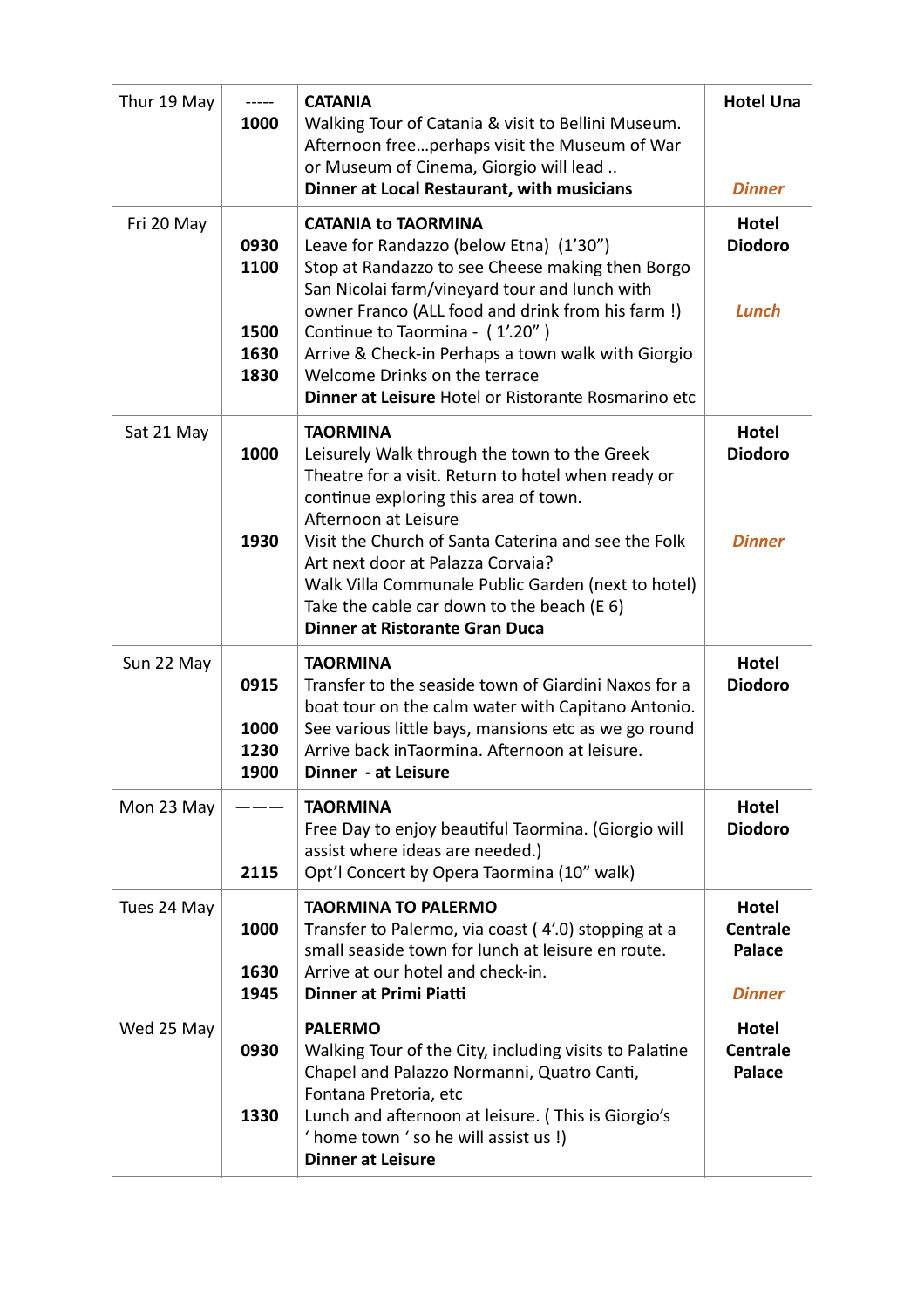| Thur 26 May | 1030<br>1800                                         | <b>PALERMO</b><br>Visit and tour of Palazzo Gangi, hopefully hosted by<br>the Principessa herself! (see the famous mirrored<br>ballroom from the film 'The Leopard.')<br>Afternoon at leisure. Perhaps visit Palazzo Mirto<br>Private performance, Teatro Massimo<br><b>Dinner at Leisure</b>                                                                                                                                                                                                                                                                                                                        | Hotel<br><b>Centrale</b><br><b>Palace</b>           |
|-------------|------------------------------------------------------|----------------------------------------------------------------------------------------------------------------------------------------------------------------------------------------------------------------------------------------------------------------------------------------------------------------------------------------------------------------------------------------------------------------------------------------------------------------------------------------------------------------------------------------------------------------------------------------------------------------------|-----------------------------------------------------|
| Fri 27 May  | 1000<br>2100                                         | <b>PALERMO</b><br>Local guide meets us for 3 hour tour to Oratorio del<br>Rosario with stucco decoration, Vucceria market,<br>Martorana, Fontana Pretoria (if not seen Wed.)<br>Lunch and afternoon at Leisure  Palazzo Mirto, Art<br>Galleries etc Kalsa area? Puppet museum?<br><b>Orchestral Concert at Teatro Politeama -</b><br>(Beethoven's Pastorale etc)                                                                                                                                                                                                                                                     | <b>Centrale</b><br><b>Palace</b>                    |
| Sat 28 May  | 0930<br>1130<br>1500<br>1400                         | <b>PALERMO to MARSALA</b><br>Depart for Marsala, via Erice (1'.50)<br>Time at leisure in the tiny mountain village, Erice (in<br>the clouds!), famous for sweets and a nun who had<br>wonderful recipes! Chair lift down to Trapani (opt'l)<br>Lunch at leisure.<br>Head to Marsala (1'10)<br>Arrive & Check in to hotel. 'very easy town to visit<br><b>Dinner at Leisure</b>                                                                                                                                                                                                                                       | <b>Hotel Stella</b><br>d'Italia                     |
| Sun 29 May  | 0930                                                 | <b>MARSALA</b><br>Opt Visits to the Archeological Museo of Lilybeo,<br>(15" walk) (former name of Marsala) with its<br>Phoenician Ship, Open daily 9am to 4.30pm E4/2<br>Garibaldi Museum-(open 9-1pm/ 4-8pm) +39 0923<br>952535 (2" Walk ) Pellegrino Winery (15" Walk )?<br><b>Dinner at Leisure</b>                                                                                                                                                                                                                                                                                                               | <b>Hotel Stella</b><br>d'Italia                     |
| Mon 30 May  | 0900<br>0940<br>1000<br>1300<br>1500<br>1600<br>1700 | <b>MARSALA to AGRIGENTO</b><br>Depart for Agrigento via Marzara del Vallo (40")<br>Arrive<br>Visit Satyr museum - the ancient sculpture fished<br>from the sea. Free time to explore Arab area.<br>(Giorgio to lead or man in the gift shop!?) Time for<br>a snack or quick early lunch at leisure in Marzara.<br>Depart for Agrigento and drive past the famous salt<br>mills of the area. 1'50"<br>Arrive at hotel, quick check in, then to museum.<br>Visit Archeological Museum for a highlights tour<br>with our guide, then to the Valley of Temples for a<br>walking tour at 5pm and see the temples at dusk. | Hotel<br>Forrestiera<br><b>Balgio della</b><br>Luna |
|             | 1900<br>1930                                         | Return to hotel (10")<br>Dinner at our hotel (prepared by two sisters!!)                                                                                                                                                                                                                                                                                                                                                                                                                                                                                                                                             | <b>Dinner</b>                                       |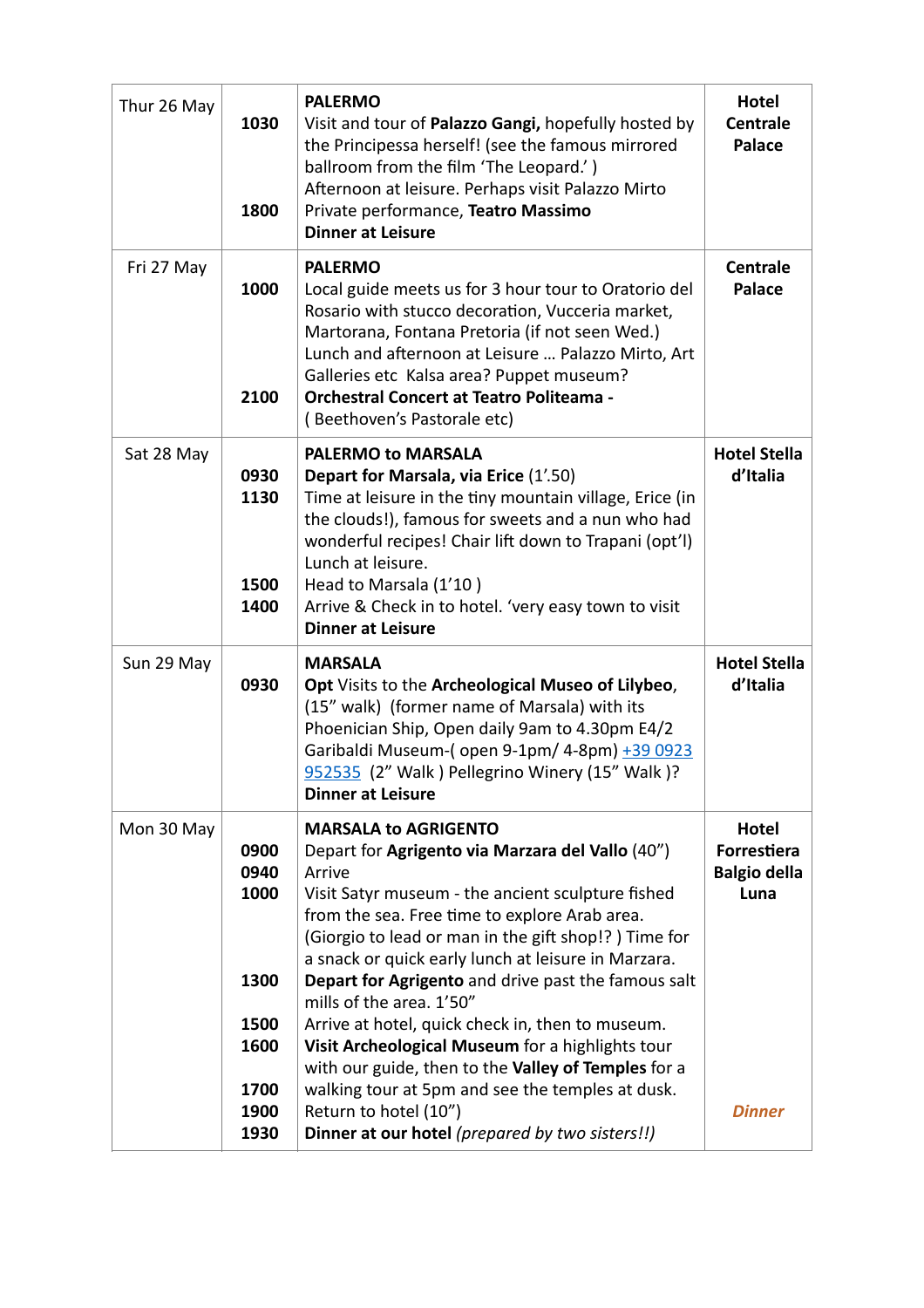| Tue 31 May | 1030<br>1430<br>1700<br>1930                         | PIAZZA ARMERINA (area)<br>Depart for our country estate to enjoy a rural stay<br>near to Piazza Armerina. (1'50")<br>Visit the old Arab town of Agrigento & perhaps the<br>Pirandello Theatre. Lunch at Leisure<br>Depart for Gigliotto Agriturismo (1'50")<br>Check in - Free time to explore the farm<br>Dinner at Gigliotto                                                                                                                                                                                                                                         | Agriturismo<br>Gigliotto<br><b>Dinner</b>                 |
|------------|------------------------------------------------------|------------------------------------------------------------------------------------------------------------------------------------------------------------------------------------------------------------------------------------------------------------------------------------------------------------------------------------------------------------------------------------------------------------------------------------------------------------------------------------------------------------------------------------------------------------------------|-----------------------------------------------------------|
| Wed 1 Jun  | 1000<br>1400<br>1430<br>1630<br>1930<br>2200         | PIAZZA ARMERINA (area)<br>Free morning to enjoy a tour of the Farm, wine<br>tasting etc then enjoy light lunch together<br>Transfer to near Piazza Armerina for Roman Villa<br>visit. (30")<br>Arrive and tour the site with our local guide.<br>Transfer to Enna, (1'15") the 'navel of Sicily' for<br>sweeping views and a walk around town<br>Arrive at the top for view at dusk and castle then<br>walk down past the church.<br>Dinner - Ristorante Centrale (musicians Salvo &<br>Mimi perform traditional Sicilian music for us)<br>Return to Gigliotto (1'15") | Agriturismo<br>Gigliotto<br><b>Lunch</b><br><b>Dinner</b> |
| Thur 2 Jun | 0915<br>1100<br>1130<br>1300<br>1530<br>1700<br>0730 | PIAZZA ARMERINA to SIRACUSA (Ortigia)<br>Depart for Ortigia via Ragusa (1'30")<br>Arrive - time for quick coffee<br>Visit Palazzo Trifeleti with the prince Also the<br>games club & little theatre on a 1.5' Guided Tour.<br>Free time to see the Cathedral & lunch at leisure.<br>Lunch at leisure in Ragusa (Insp Montalbano!)<br>Depart Ragusa for Siracusa (Ortigia) - (1'40")<br>Arrive at Ortigia Hotel & check in<br>Dinner at Il Tempio di Athena                                                                                                             | <b>Grand Hotel</b><br>Ortigia<br><b>Dinner</b>            |
| Fri 3 Jun  | 1000<br>1300<br>1730<br>1830                         | <b>SIRACUSA</b><br>3-hr Walking Tour of Old town, incl Duomo, Square<br>and Artesian Water, Temple of Apollo & the Antiche<br>Mercato.<br>Free afternoon to browse shops and streets or take<br>a little harbour cruise, enjoy a long seafood lunch<br>visit the Archeological Museum (E 8 / 4) Very easy!<br>Visit the Pupi (giant puppet) Museum together<br>Private Pupi performance in their little theatre<br><b>Dinner at leisure</b>                                                                                                                            | <b>Grand Hotel</b><br>Ortigia                             |
| Sat 4 Jun  | 1000<br>1700                                         | <b>SIRACUSA</b><br>Optional Cooking School (& market visit) with Flora<br>Lunch at leisure, free Afternoon<br>Transfer to the ancient Greek Theatre for the Inda<br>Festival's performance of Agamemnon. Finish 2100?                                                                                                                                                                                                                                                                                                                                                  | <b>Grand Hotel</b><br>Ortigia                             |